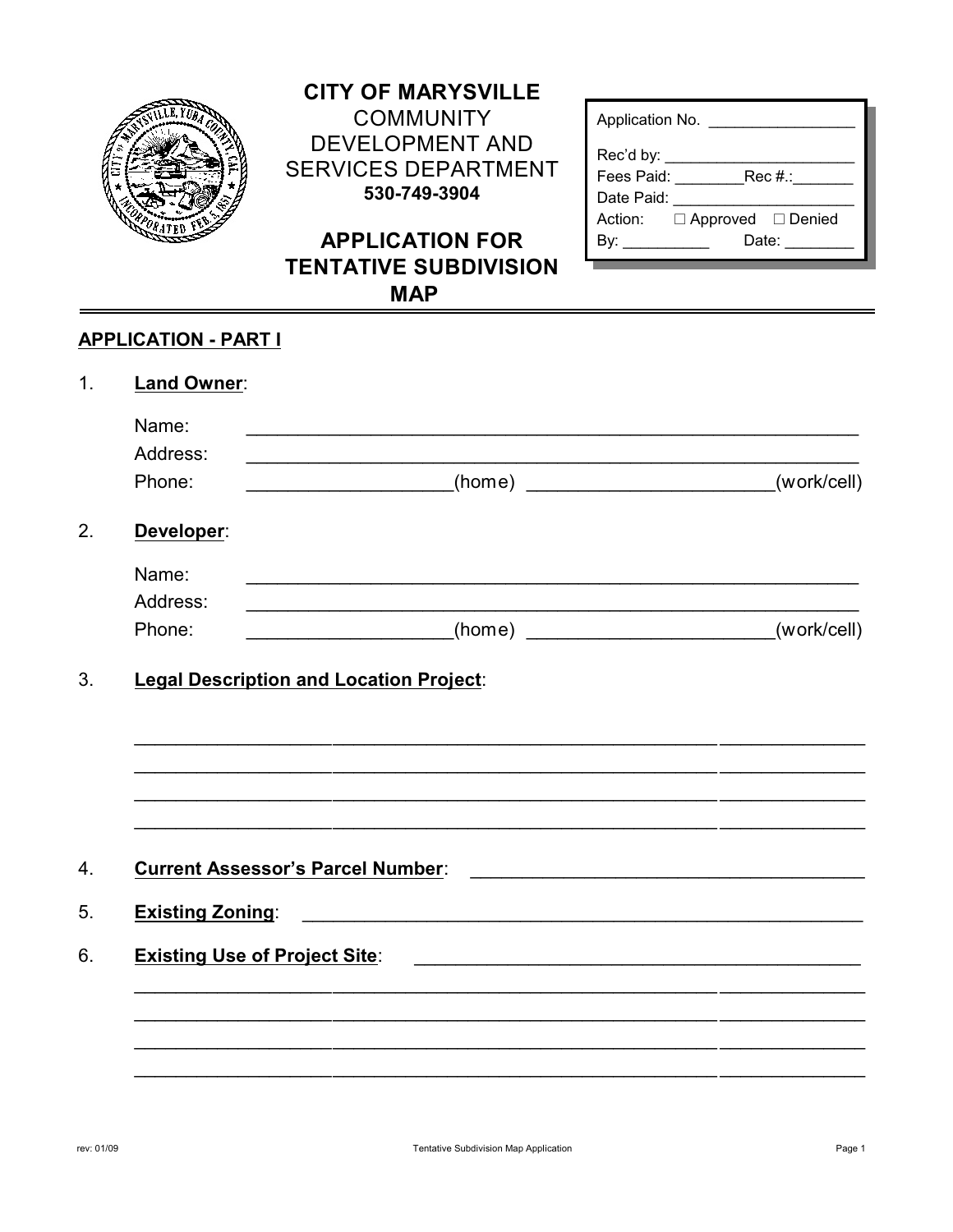## **APPLICATION - PART II**

| <b>Engineer</b> |                                                                                                                                                                                                                               |             |
|-----------------|-------------------------------------------------------------------------------------------------------------------------------------------------------------------------------------------------------------------------------|-------------|
| Name:           |                                                                                                                                                                                                                               |             |
| Address:        | <u> 1989 - Johann Barbara, martin amerikan basal dan berasal dan berasal dalam basal dalam basal dalam basal dan</u>                                                                                                          |             |
| Phone:          | _____________________(home) ________________________________                                                                                                                                                                  | (work/cell) |
|                 | <b>Size of Development:</b>                                                                                                                                                                                                   |             |
| (a)             | <b>Total Acres:</b>                                                                                                                                                                                                           |             |
| (b)             | Number of Lots:                                                                                                                                                                                                               |             |
| $^{\circ}$      | Minimum Lot Size:                                                                                                                                                                                                             |             |
| (d)             |                                                                                                                                                                                                                               |             |
|                 | <b>Type of Proposed Land Uses:</b>                                                                                                                                                                                            |             |
| (a)             | Residential:                                                                                                                                                                                                                  | total acres |
| (b)             |                                                                                                                                                                                                                               | total acres |
| ©               | Agricultural: Latin Maria Contract Agricultural: Latin Maria Contract Agricultural: Latin Maria Contract Agricultural Agricultural Agricultural Agricultural Agricultural Agricultural Agricultural Agricultural Agricultural |             |
|                 |                                                                                                                                                                                                                               |             |
|                 | Specify the proposed method of sewage disposal:                                                                                                                                                                               |             |
|                 |                                                                                                                                                                                                                               |             |
|                 |                                                                                                                                                                                                                               |             |
|                 | Specify the provisions for drainage and storm water disposal:                                                                                                                                                                 |             |
|                 |                                                                                                                                                                                                                               |             |
|                 | <b>Request for Waiver:</b><br>Yes<br>No<br>$\Box$<br>П                                                                                                                                                                        |             |
|                 | If "Yes", a written request must be submitted by the applicant for each waiver when the<br>map is filed.                                                                                                                      |             |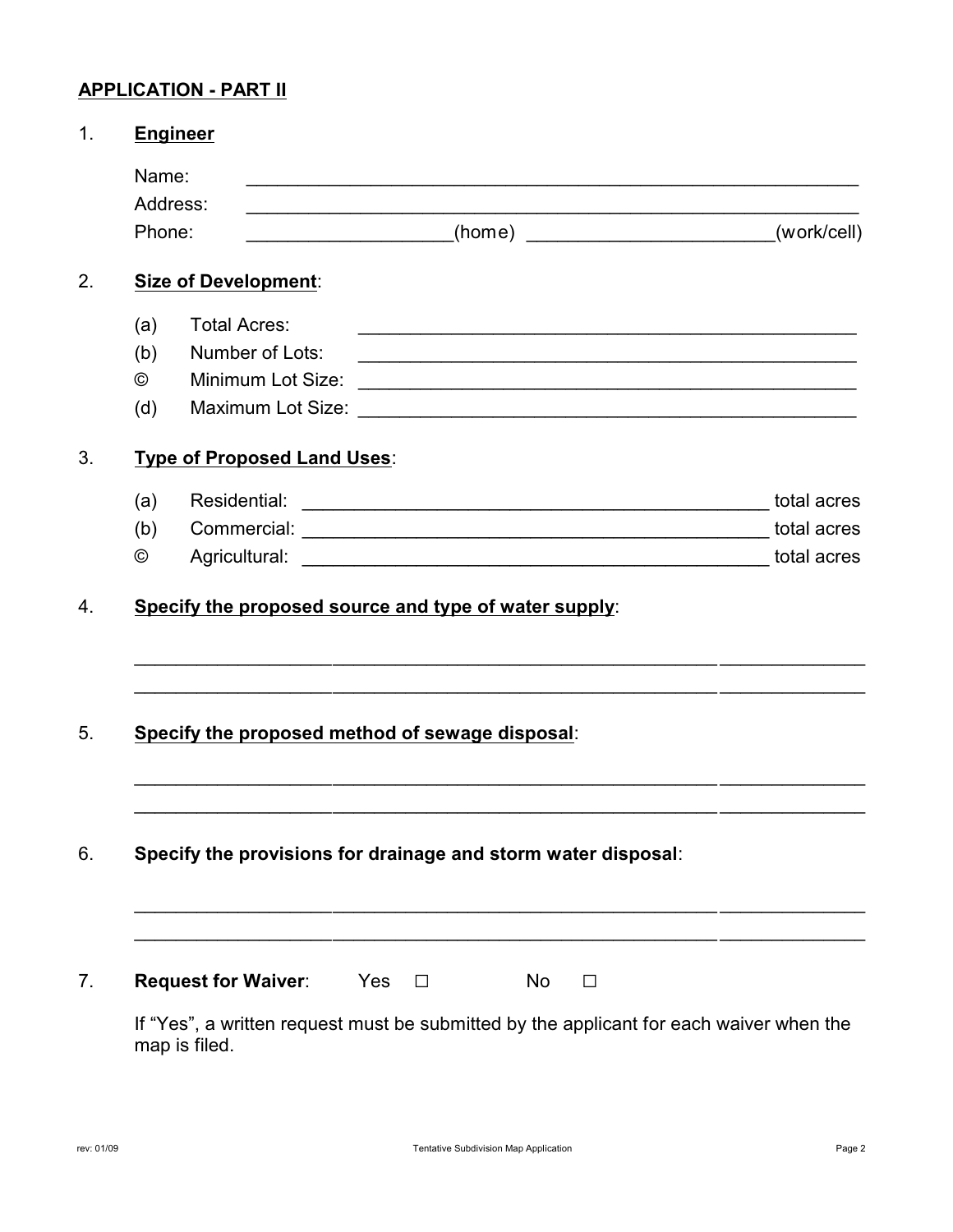|--|

| <b>Name and Signature of individual</b><br>who prepared Parts I and II above: |      |  |
|-------------------------------------------------------------------------------|------|--|
|                                                                               |      |  |
| <b>Print Name</b>                                                             | Date |  |
|                                                                               |      |  |
| Signature                                                                     |      |  |
|                                                                               |      |  |
| <b>Address</b>                                                                |      |  |
|                                                                               |      |  |
| City/State/Zip                                                                |      |  |
|                                                                               |      |  |
| <b>Contact Phone Number</b>                                                   |      |  |